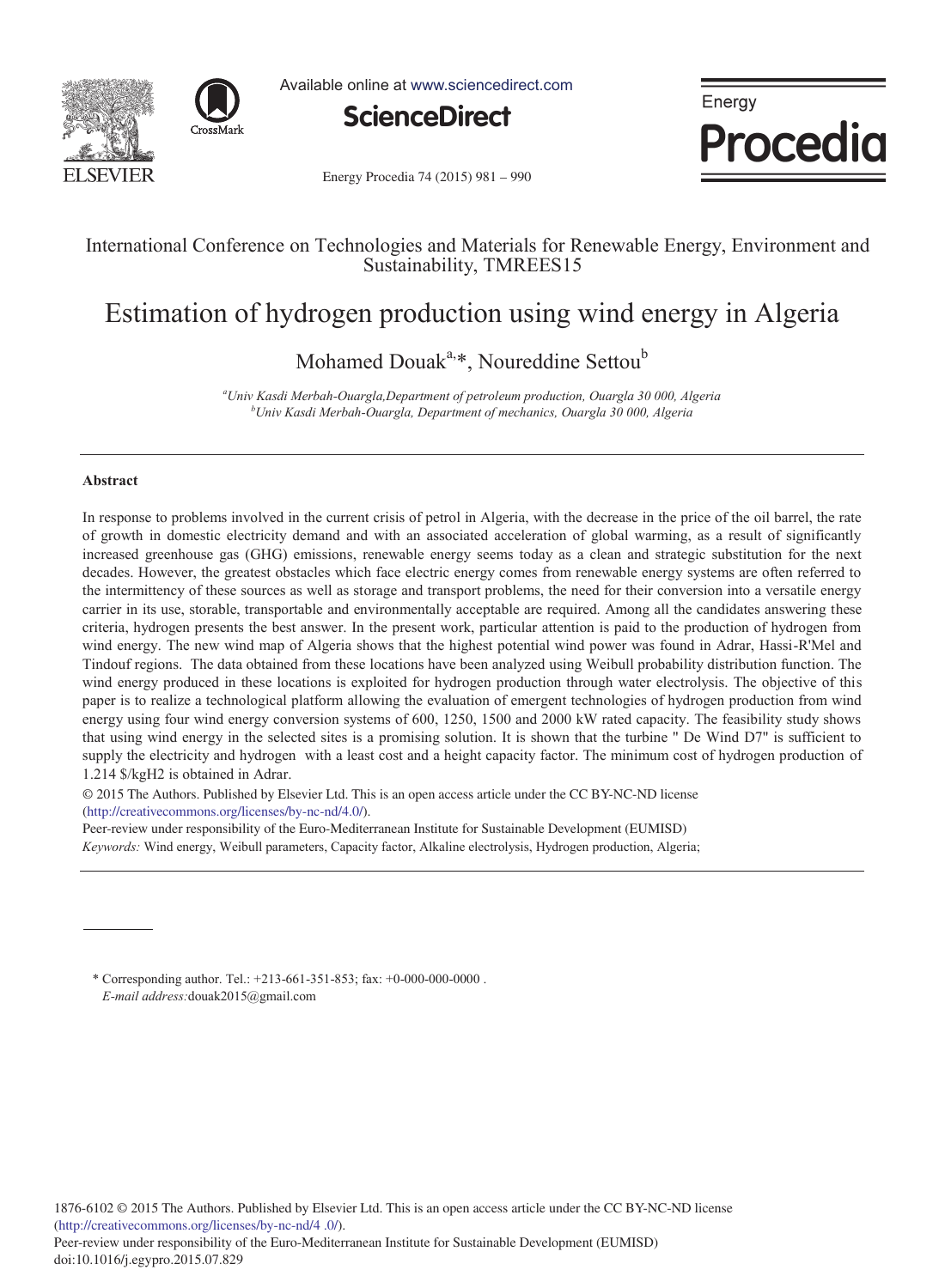#### **1. Introduction**

Globally, the share of renewable energies in power generation is 13.2% of the power generated in the world in 2010. The majority still comes from fossil fuels such as oil (32.4%), coal (27.3%), natural gas (21.4%) and nuclear energy (5.7%) [1]. In Algeria, Oil occupies an important place in the country's economic development. The increase in oil revenues following the increase in volumes produced jointly and energy prices has allowed an average growth in GDP of 4% per year between 2001 and 2007. With assumptions of economic growth rate of 3% and a growth rate of 1.6% per year for the period 2007-2030, the rate of growth in energy demand would be between 2.8% and 4.3% per year, for the projection period it will absorb 61.5 (Mtoe) of primary energy in 2020 and 91.54 Mtoe in 2030 against 52 Mtoe in 2020 to 66.45 Mtoe in 2030, in the low scenario [2].

Within the framework of the national program of renewable energy development and energy efficiency in Algeria, an electricity company Sonelgaz carried out many projects of electricity production based on wind and solar energy to power the isolated villages and remote houses of south Algeria. These projects include the project of a wind power plant of 10 MW in Adrar, the project of solar gas hybrid power plant of 150 MW in Hassi R'mel. At present, Sonelgaz is leading the way towards the development and utilization of renewable sources of energy in the country in general and it is expected that about 22 000 MW of power generating capacity of electricity will be from renewable energy sources in 2030, of which 12 000 MW will be intended to meet the domestic electricity demand and 10 000 MW destined for export [3].

In the recent years, wind power becomes an important source of environmental-friendly energy and one of the most promising energy sources. There are several advantages to use wind energy such as the wind is a free, clean and inexhaustible energy source. Wind energy can provide suitable solutions to the global climate change and energy crisis. The utilization of wind power essentially eliminates emissions of  $CO_2$ ,  $SO_2$ ,  $NO_x$  and other harmful wastes as in traditional coal-fuel power plants or radioactive wastes in nuclear power plants. Wind energy dramatically reduces the dependence on fossil fuels which strengthen global energy security. According to World Wind Energy Association [4], the world wind power capacity reached 196,630 MW in 2011. The top two countries on the chart are China (44,733 MW in 2011) and the U.S (40,180 MW in 2010) [5].

There are particularity reasons to use wind energy in Algeria for electrifying remote sites which cannot be connected to the power network (mountain, deserts and isolated villages). Moreover, the use of windmills for pumping water from underground [6] in order to satisfy water needs of isolated villages. In addition, it helps to develop national industries. However, the greatest obstacles which face electric energy comes from wind energy systems are often referred to the intermittency of wind, storage and transport problems; the need for their conversion into a versatile energy carrier in its use, storable, transportable and environmentally acceptable is required. Of all the candidates answering these criteria, hydrogen presents the best answer; it is the most abundant element in the universe; it is not pollutant [7]. Hydrogen produced from renewable energy sources offers the promise of a clean and sustainable energy carrier. Hydrogen's potential production from renewable energy resources such as solar [8-10], geothermal energy [11-14], Hydrogen production from oil palms biomass as a potential source [15].

Currently hydrogen production by water electrolysis process using wind energy is regarded to have the lowest life cycle GHG emissions of all hydrogen pathways, wind energy has a low cost of electricity (\$/kWh) after hydraulic power among all renewable options [16], as an example energy generation costs for solar PV systems are typically 6–18 times higher than for equivalent wind turbine systems [17].Various studies have been reported in the literature on wind energy based on hydrogen production in different countries [18-20]. In contrast, few studies are found about hydrogen production in Algeria [21].

In this work, the data were collected from different sites of Algeria are used to determine the wind hydrogen production. The various resources necessary for a viable exploitation of wind hydrogen are examined. Water electrolysis system is considered. Estimations of the production cost are carried out for different sites and different wind turbine systems. The results are discussed taking into consideration the sustainable development of the region. An approximate costs analysis, which included a total investment estimate, was performed. The cost of electricity production was also calculated for comparison purposes. Finally, the results are discussed.